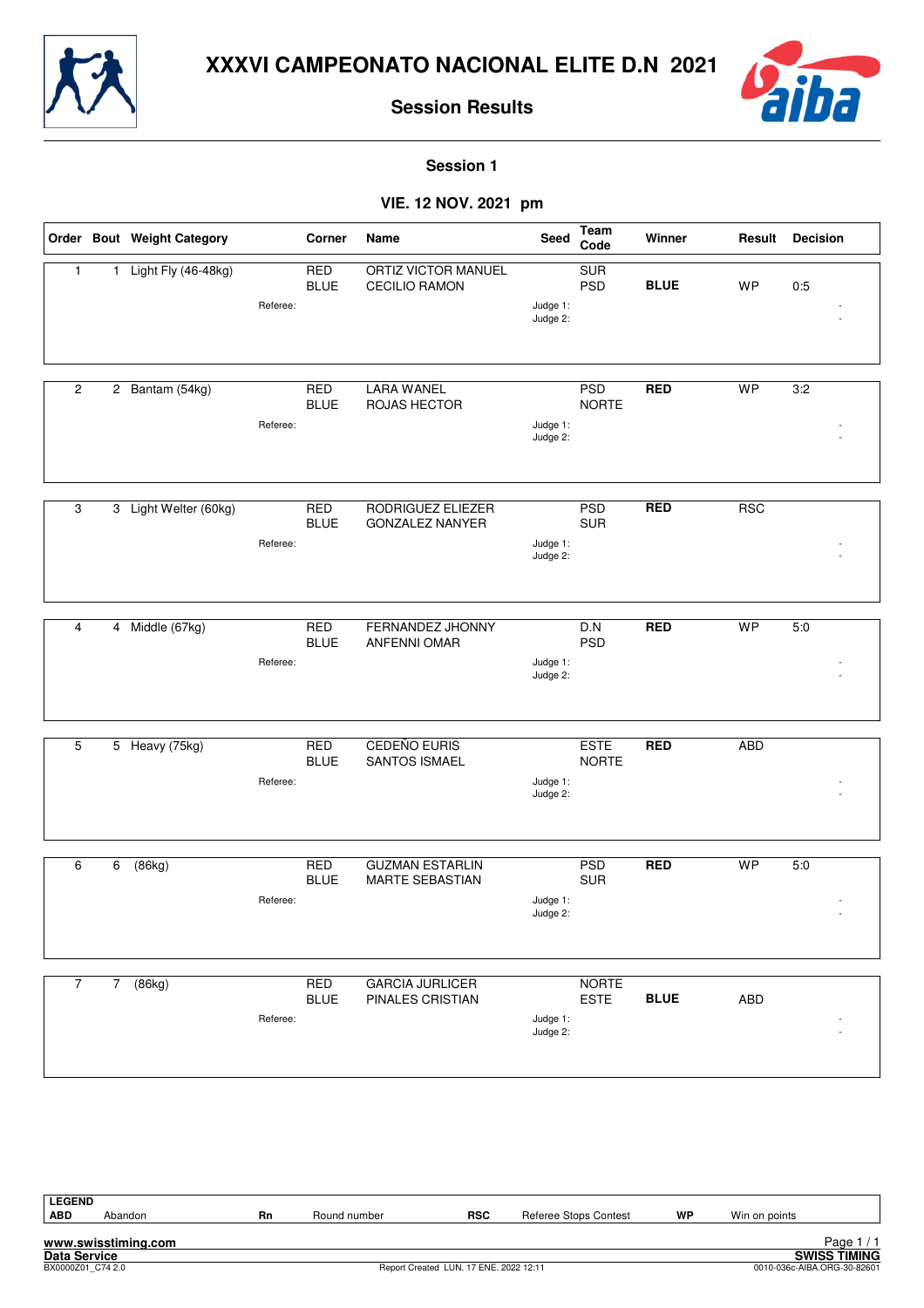



**Session 2**

#### **VIE. 12 NOV. 2021 7pm**

|                |    | Order Bout Weight Category |          | Corner                    | Name                                                | <b>Seed</b>          | Team<br>Code                | Winner      | Result     | <b>Decision</b> |
|----------------|----|----------------------------|----------|---------------------------|-----------------------------------------------------|----------------------|-----------------------------|-------------|------------|-----------------|
| $\mathbf{1}$   |    | 8 Fly (51kg)               | Referee: | <b>RED</b><br><b>BLUE</b> | <b>BURGOS ERIK JAVIER</b><br><b>ESTIME ESTEFANO</b> | Judge 1:<br>Judge 2: | <b>NORTE</b><br><b>PSD</b>  | <b>BLUE</b> | <b>WP</b>  | 5:0             |
|                |    |                            |          |                           |                                                     |                      |                             |             | <b>WP</b>  |                 |
| $\overline{c}$ |    | 9 Light (57kg)             | Referee: | <b>RED</b><br><b>BLUE</b> | PEGUERO VICTOR<br>RODRIGUEZ BRAYAN                  | Judge 1:<br>Judge 2: | <b>ESTE</b><br><b>NORTE</b> | <b>RED</b>  |            | 3:2             |
| 3              |    | 10 Welter (63.5kg)         |          | <b>RED</b>                | <b>EUSEBIO MIGUEL</b>                               |                      | <b>ESTE</b>                 | <b>RED</b>  | <b>WP</b>  | 3:2             |
|                |    |                            |          | <b>BLUE</b>               | PEREZ FRANYER                                       |                      | <b>SUR</b>                  |             |            |                 |
|                |    |                            | Referee: |                           |                                                     | Judge 1:<br>Judge 2: |                             |             |            |                 |
| 4              |    |                            |          | <b>RED</b>                | <b>MAETEO VIKQUENSI</b>                             |                      | <b>SUR</b>                  |             |            |                 |
|                | 11 | Light Heavy (71kg)         |          | <b>BLUE</b>               | <b>MARTINEZ RICHARD</b>                             |                      | <b>ESTE</b>                 | <b>BLUE</b> | <b>WP</b>  | 3:2             |
|                |    |                            | Referee: |                           |                                                     | Judge 1:<br>Judge 2: |                             |             |            |                 |
|                |    |                            |          |                           |                                                     |                      |                             |             |            |                 |
| 5              |    | 12 Super Heavy (80kg)      |          | <b>RED</b><br><b>BLUE</b> | SANTANA JEAN CARLOS<br><b>TEJADA LUIS</b>           |                      | <b>PSD</b><br><b>SUR</b>    | <b>BLUE</b> | WP         | 5:0             |
|                |    |                            | Referee: |                           |                                                     | Judge 1:<br>Judge 2: |                             |             |            |                 |
|                |    |                            |          |                           | <b>GUZMAN DANIEL</b>                                |                      | <b>ESTE</b>                 |             |            |                 |
| 6              | 13 | (92kg)                     |          | <b>RED</b><br><b>BLUE</b> | PERALTA SANTIAGO                                    |                      | <b>NORTE</b>                | <b>RED</b>  | <b>RSC</b> |                 |
|                |    |                            | Referee: |                           |                                                     | Judge 1:<br>Judge 2: |                             |             |            |                 |
| 7              |    |                            |          | <b>RED</b>                | HERNAMDEZ NOEL WILLIAN                              |                      | <b>PSD</b>                  | <b>RED</b>  | <b>WP</b>  | 4:1             |
|                |    | 14 (+92kg)                 | Referee: | <b>BLUE</b>               | PERALTA RANDY MANUEL                                | Judge 1:<br>Judge 2: | <b>NORTE</b>                |             |            |                 |
|                |    |                            |          |                           |                                                     |                      |                             |             |            |                 |

**LEGEND**

Round number **RSC** Referee Stops Contest **WP** Win on points

**www.swisstiming.com**

**Data Service SWISS TIMING** Page 17 1<br>
BXVISS TIMING<br>
80010-036c-AIBA.ORG-30-82601 0010-036c-AIBA.ORG-30-82601 0010-036c-AIBA.ORG-30-82601 Page 1 / 1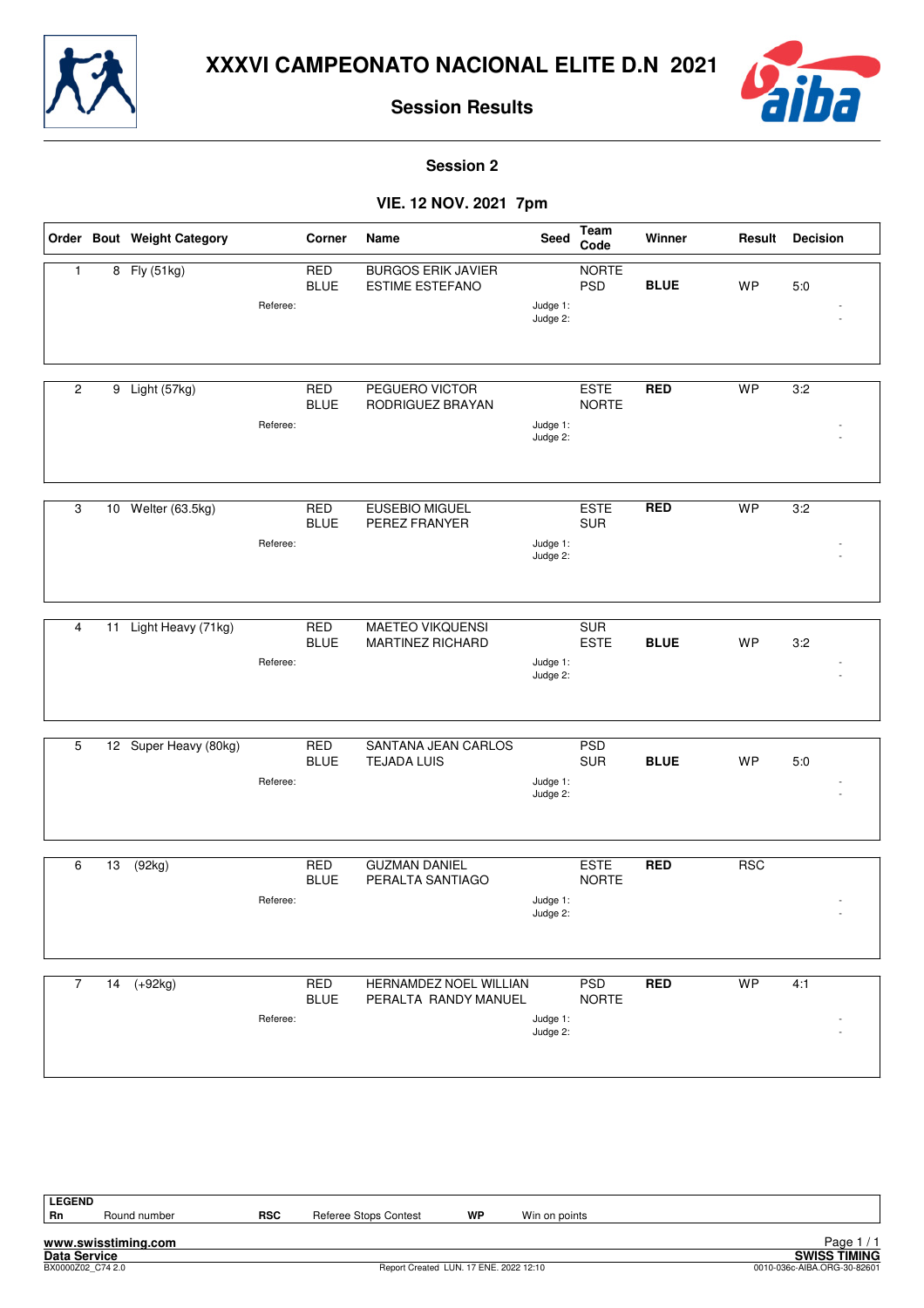



**Session 3**

#### **SÁB. 13 NOV. 2021 4pm**

|                |    | Order Bout Weight Category |          | Corner                    | Name                                        | Seed                 | Team<br>Code                | Winner      | Result     | <b>Decision</b> |
|----------------|----|----------------------------|----------|---------------------------|---------------------------------------------|----------------------|-----------------------------|-------------|------------|-----------------|
| $\mathbf{1}$   |    | 15 Light Fly (46-48kg)     | Referee: | <b>RED</b><br><b>BLUE</b> | PAYANO MIGUEL ANTONIO<br>MEJIA JOSE MARIA   | Judge 1:<br>Judge 2: | D.N<br><b>ESTE</b>          | <b>BLUE</b> | <b>RSC</b> |                 |
| $\overline{2}$ |    | 16 Light Fly (46-48kg)     | Referee: | <b>RED</b><br><b>BLUE</b> | ORTIZ JHON WAGNER<br><b>CECILIO RAMON</b>   | Judge 1:<br>Judge 2: | <b>NORTE</b><br><b>PSD</b>  | <b>RED</b>  | <b>WP</b>  | 4:1             |
| 3              |    | 17 Bantam (54kg)           | Referee: | <b>RED</b><br><b>BLUE</b> | <b>GUERRERO JOAN</b><br>ASENCIO LUIS MIGUEL | Judge 1:<br>Judge 2: | <b>ESTE</b><br>D.N          | <b>BLUE</b> | <b>RSC</b> |                 |
| 4              | 18 | Bantam (54kg)              | Referee: | <b>RED</b><br><b>BLUE</b> | ROSARIO WILFREDO<br><b>LARA WANEL</b>       | Judge 1:<br>Judge 2: | <b>SUR</b><br><b>PSD</b>    | <b>BLUE</b> | <b>RSC</b> |                 |
| 5              | 19 | Light Welter (60kg)        | Referee: | <b>RED</b><br><b>BLUE</b> | <b>KEVIN GUERRERO</b><br>MARTINEZ FELIX     | Judge 1:<br>Judge 2: | <b>ESTE</b><br>D.N          | <b>RED</b>  | <b>RSC</b> |                 |
| 6              | 20 | Light Welter (60kg)        | Referee: | <b>RED</b><br><b>BLUE</b> | JIMENEZ WILBER<br>RODRIGUEZ ELIEZER         | Judge 1:<br>Judge 2: | <b>NORTE</b><br><b>PSD</b>  | <b>BLUE</b> | WP         | 5:0             |
| $\overline{7}$ | 21 | Middle (67kg)              | Referee: | <b>RED</b><br><b>BLUE</b> | <b>JIMENEZ KERMIN</b><br>NOEL NORBERTO      | Judge 1:<br>Judge 2: | <b>NORTE</b><br><b>ESTE</b> | <b>RED</b>  | <b>RSC</b> |                 |
| 8              |    | 22 Middle (67kg)           | Referee: | <b>RED</b><br><b>BLUE</b> | ALEXANDER ROBERT<br>FERNANDEZ JHONNY        | Judge 1:<br>Judge 2: | <b>SUR</b><br>D.N           | <b>BLUE</b> | <b>RSC</b> |                 |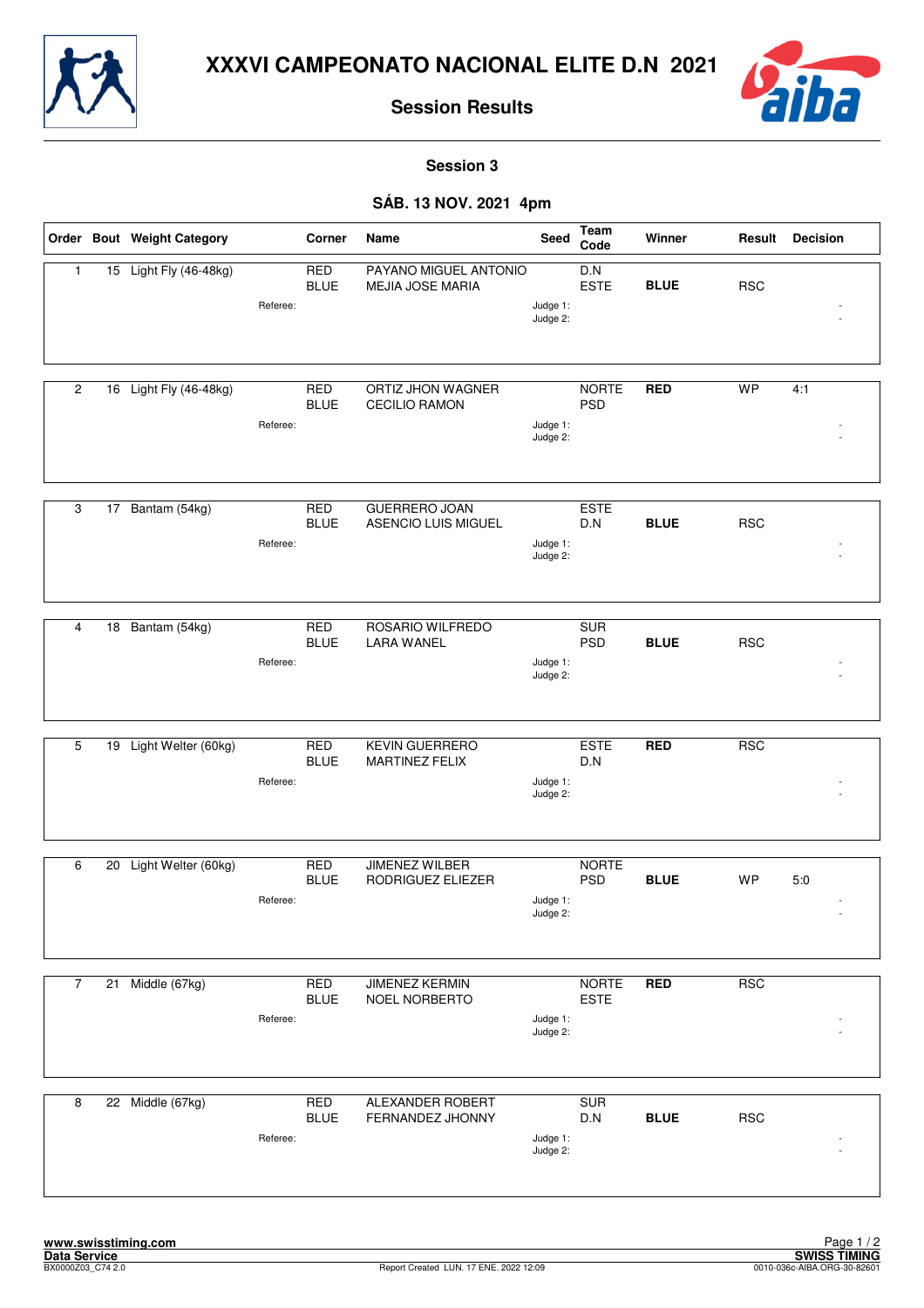



**Session 3**

## **SÁB. 13 NOV. 2021 4pm**

|    |    | Order Bout Weight Category |          | Corner                    | Name                                             | <b>Seed</b>          | <b>Team</b><br>Code         | Winner      | Result     | <b>Decision</b> |
|----|----|----------------------------|----------|---------------------------|--------------------------------------------------|----------------------|-----------------------------|-------------|------------|-----------------|
| 9  | 23 | Light Heavy (71kg)         |          | <b>RED</b><br><b>BLUE</b> | de los SANTOS VIRGILIO<br>PACHECO NOEL           |                      | D.N<br><b>PSD</b>           | <b>BLUE</b> | <b>WP</b>  | 5.0             |
|    |    |                            | Referee: |                           |                                                  | Judge 1:<br>Judge 2: |                             |             |            |                 |
| 10 | 24 | Light Heavy (71kg)         |          | <b>RED</b><br><b>BLUE</b> | <b>ORTIZ BRAIAN</b><br><b>MARTINEZ RICHARD</b>   |                      | <b>NORTE</b><br><b>ESTE</b> | <b>RED</b>  | <b>WP</b>  | 5.0             |
|    |    |                            | Referee: |                           |                                                  | Judge 1:<br>Judge 2: |                             |             |            |                 |
|    |    |                            |          |                           |                                                  |                      |                             |             |            |                 |
| 11 | 25 | Heavy (75kg)               |          | <b>RED</b><br><b>BLUE</b> | <b>MEDINA MIGUEL ANGEL</b><br><b>ARIA MIGUEL</b> |                      | D.N<br><b>PSD</b>           | <b>BLUE</b> | <b>RCS</b> |                 |
|    |    |                            | Referee: |                           |                                                  | Judge 1:<br>Judge 2: |                             |             |            |                 |
| 12 | 26 | Heavy (75kg)               |          | <b>RED</b>                | <b>MOQUETE SERGIO</b>                            |                      | <b>SUR</b>                  |             |            |                 |
|    |    |                            |          | <b>BLUE</b>               | CEDEÑO EURIS                                     |                      | <b>ESTE</b>                 | <b>BLUE</b> | <b>RSC</b> |                 |
|    |    |                            | Referee: |                           |                                                  | Judge 1:<br>Judge 2: |                             |             |            |                 |

**LEGEND**

Round number **RSC** Referee Stops Contest **WP** Win on points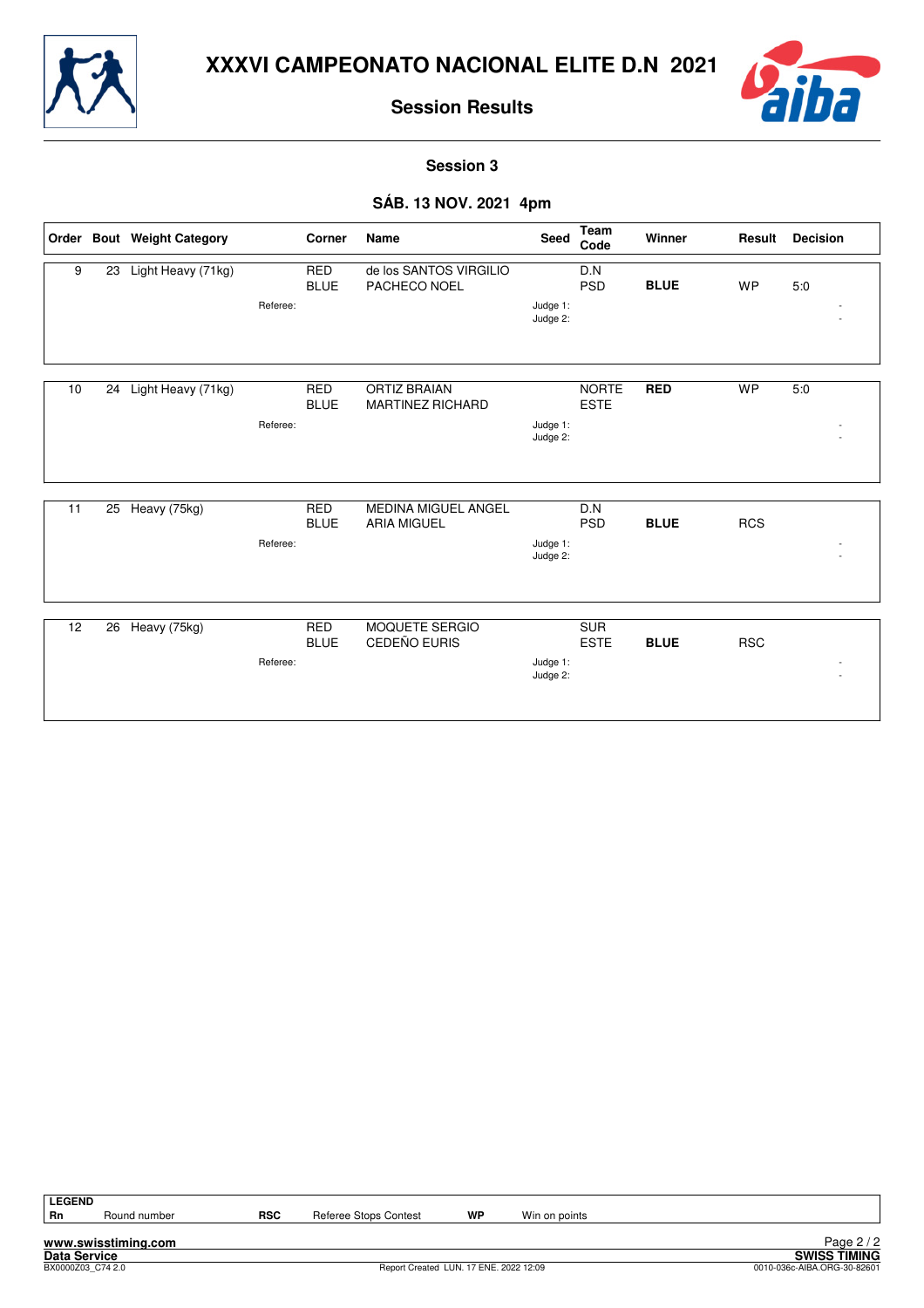



**Session 4**

### **SÁB. 13 NOV. 2021 pm**

|                |    | Order Bout Weight Category |          | Corner                    | Name                                               | Seed                 | Team<br>Code                | Winner      | Result     | <b>Decision</b> |
|----------------|----|----------------------------|----------|---------------------------|----------------------------------------------------|----------------------|-----------------------------|-------------|------------|-----------------|
| 1              |    | 27 Fly (51kg)              | Referee: | <b>RED</b><br><b>BLUE</b> | <b>JAVIER ENMANUEL</b><br>de PAULA FRANKLIN        | Judge 1:<br>Judge 2: | <b>SUR</b><br>D.N           | <b>RED</b>  | <b>WP</b>  | 3:2             |
| 2              |    | 28 Fly (51kg)              | Referee: | <b>RED</b><br><b>BLUE</b> | <b>JIMINEZ NATHANAEL</b><br><b>ESTIME ESTEFANO</b> | Judge 1:<br>Judge 2: | <b>ESTE</b><br><b>PSD</b>   | <b>RED</b>  | <b>WP</b>  | 5:0             |
| 3              | 29 | Light (57kg)               | Referee: | <b>RED</b><br><b>BLUE</b> | PEREZ JEAN CARLOS<br><b>CABRERA JONATAN</b>        | Judge 1:<br>Judge 2: | <b>PSD</b><br><b>SUR</b>    | <b>RED</b>  | <b>WP</b>  | 3:2             |
| 4              | 30 | Light (57kg)               | Referee: | <b>RED</b><br><b>BLUE</b> | <b>MARTINEZ ESMERLYN</b><br>PEGUERO VICTOR         | Judge 1:<br>Judge 2: | D.N<br><b>ESTE</b>          | <b>BLUE</b> | <b>RSC</b> |                 |
| 5              | 31 | Welter (63.5kg)            | Referee: | <b>RED</b><br><b>BLUE</b> | MOJENA JOSE LUIS<br>DEL CASTILLO ELVIS             | Judge 1:<br>Judge 2: | D.N<br><b>NORTE</b>         | <b>BLUE</b> | <b>RSC</b> |                 |
| 6              |    | 32 Welter (63.5kg)         | Referee: | <b>RED</b><br><b>BLUE</b> | de JESUS RINER<br><b>EUSEBIO MIGUEL</b>            | Judge 1:<br>Judge 2: | <b>PSD</b><br><b>ESTE</b>   | <b>RED</b>  | <b>WP</b>  | 5.0             |
| $\overline{7}$ |    | 33 Super Heavy (80kg)      | Referee: | <b>RED</b><br><b>BLUE</b> | <b>CISNERO MIGUEL ANGEL</b><br>PUELLO YEREMI       | Judge 1:<br>Judge 2: | <b>NORTE</b><br><b>ESTE</b> | <b>BLUE</b> | <b>WP</b>  | 3:2             |
| 8              |    | 34 Super Heavy (80kg)      | Referee: | <b>RED</b><br><b>BLUE</b> | de PAULA ELNAN<br><b>TEJADA LUIS</b>               | Judge 1:<br>Judge 2: | D.N<br><b>SUR</b>           | <b>BLUE</b> | WP         | 3:2             |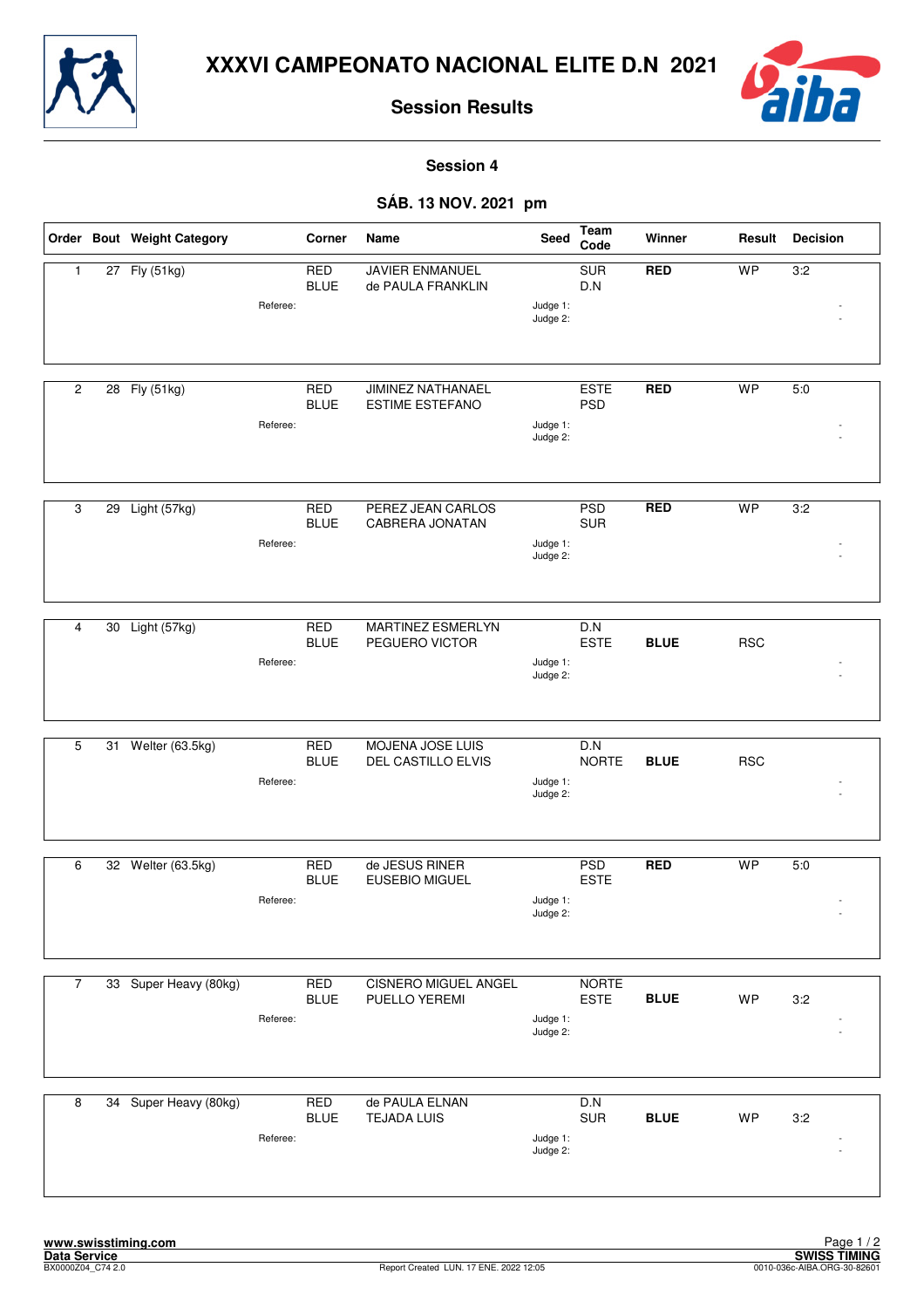



**Session 4**

### **SÁB. 13 NOV. 2021 pm**

|    |    | Order Bout Weight Category |          | Corner                    | <b>Name</b>                                            | Seed                 | <b>Team</b><br>Code       | Winner      | Result     | <b>Decision</b> |
|----|----|----------------------------|----------|---------------------------|--------------------------------------------------------|----------------------|---------------------------|-------------|------------|-----------------|
| 9  | 35 | (92kg)                     | Referee: | <b>RED</b><br><b>BLUE</b> | SENA MATOS CRISTIAN<br>REYNALDO PIMENTEL JHONATHAN     | Judge 1:<br>Judge 2: | D.N<br><b>PSD</b>         | <b>BLUE</b> | <b>WP</b>  | 5.0             |
| 10 | 36 | (92kg)                     | Referee: | <b>RED</b><br><b>BLUE</b> | <b>VIVIECA WILLY CARO</b><br><b>GUZMAN DANIEL</b>      | Judge 1:<br>Judge 2: | <b>SUR</b><br><b>ESTE</b> | <b>BLUE</b> | <b>RSC</b> |                 |
| 11 | 37 | $(+92kg)$                  | Referee: | <b>RED</b><br><b>BLUE</b> | SANCHEZ YAN MANUEL<br>PEREZ FELIX JUNIOR               | Judge 1:<br>Judge 2: | <b>ESTE</b><br><b>SUR</b> | <b>BLUE</b> | WP         | 5:0             |
| 12 | 38 | $(+92kg)$                  | Referee: | <b>RED</b><br><b>BLUE</b> | <b>MARIÑEZ MANUEL</b><br><b>HERNAMDEZ NOEL WILLIAN</b> | Judge 1:<br>Judge 2: | D.N<br><b>PSD</b>         | <b>BLUE</b> | <b>WP</b>  | 5.0             |

**LEGEND**

Round number **RSC** Referee Stops Contest **WP** Win on points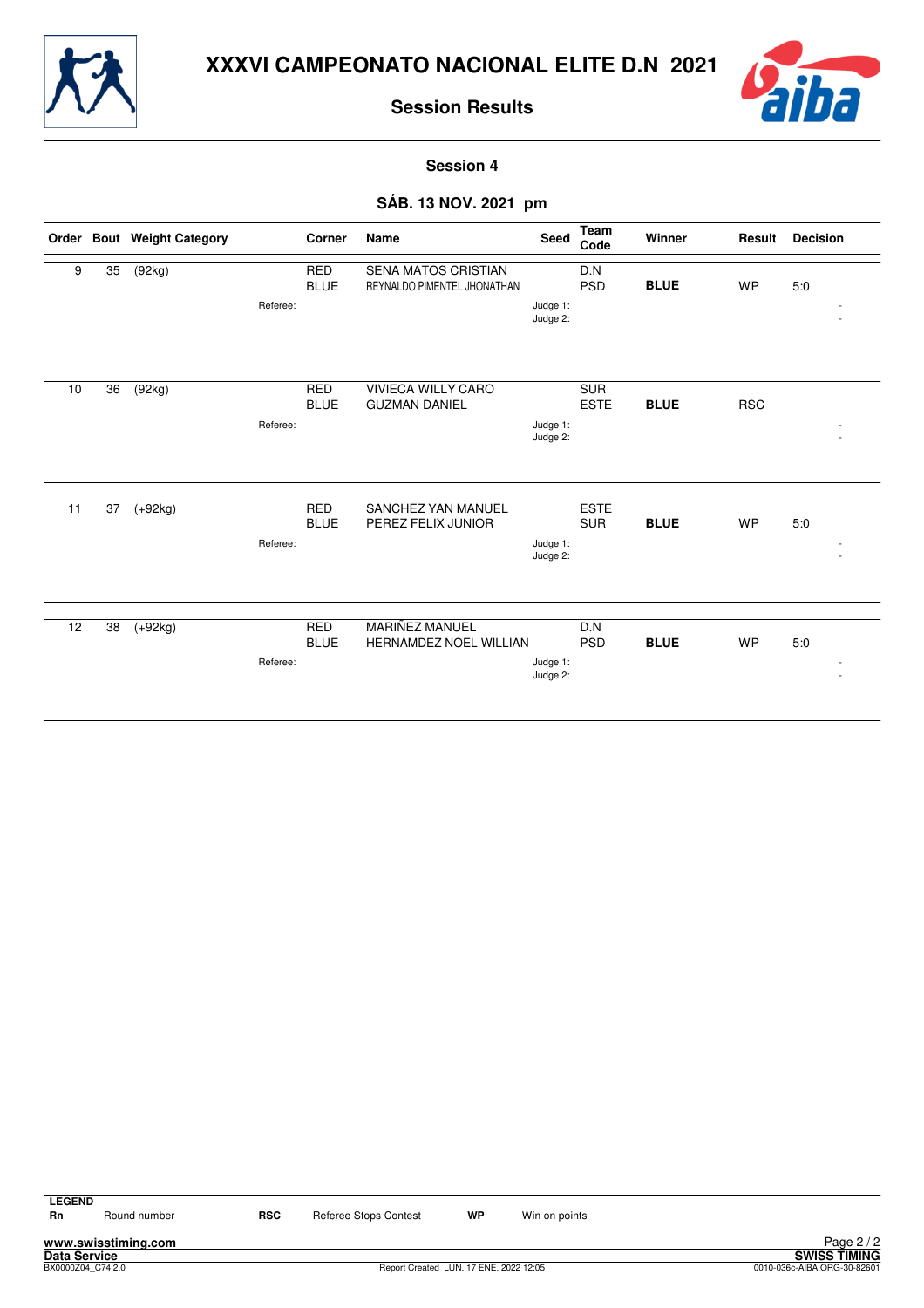



**Session 5**

## **SÁB. 13 NOV. 2021 11pm**

|                |    | Order Bout Weight Category |          | Corner                    | Name                                         | Seed                 | Team<br>Code                | Winner      | Result     | <b>Decision</b> |
|----------------|----|----------------------------|----------|---------------------------|----------------------------------------------|----------------------|-----------------------------|-------------|------------|-----------------|
| 1              | 39 | Light Fly (46-48kg)        | Referee: | <b>RED</b><br><b>BLUE</b> | <b>MEJIA JOSE MARIA</b><br>ORTIZ JHON WAGNER | Judge 1:<br>Judge 2: | <b>ESTE</b><br><b>NORTE</b> | <b>BLUE</b> | <b>WP</b>  | 4:0             |
| 2              |    | 40 Fly (51kg)              | Referee: | <b>RED</b><br><b>BLUE</b> | <b>JAVIER ENMANUEL</b><br>JIMINEZ NATHANAEL  | Judge 1:<br>Judge 2: | <b>SUR</b><br><b>ESTE</b>   | <b>BLUE</b> | <b>WP</b>  | 4:1             |
| 3              | 41 | Bantam (54kg)              | Referee: | <b>RED</b><br><b>BLUE</b> | ASENCIO LUIS MIGUEL<br><b>LARA WANEL</b>     | Judge 1:<br>Judge 2: | D.N<br><b>PSD</b>           | <b>BLUE</b> | <b>WP</b>  | 5:0             |
| 4              | 42 | Light (57kg)               | Referee: | <b>RED</b><br><b>BLUE</b> | <b>PEREZ JEAN CARLOS</b><br>PEGUERO VICTOR   | Judge 1:<br>Judge 2: | <b>PSD</b><br><b>ESTE</b>   | <b>RED</b>  | <b>WP</b>  | 5:0             |
| 5              | 43 | Light Welter (60kg)        | Referee: | <b>RED</b><br><b>BLUE</b> | <b>KEVIN GUERRERO</b><br>RODRIGUEZ ELIEZER   | Judge 1:<br>Judge 2: | <b>ESTE</b><br><b>PSD</b>   | <b>BLUE</b> | <b>WP</b>  | 5:0             |
| 6              | 44 | Welter (63.5kg)            | Referee: | <b>RED</b><br><b>BLUE</b> | <b>DEL CASTILLO ELVIS</b><br>de JESUS RINER  | Judge 1:<br>Judge 2: | <b>NORTE</b><br><b>PSD</b>  | <b>RED</b>  | <b>WP</b>  | 5.0             |
| $\overline{7}$ |    | 45 Middle (67kg)           | Referee: | <b>RED</b><br><b>BLUE</b> | <b>JIMENEZ KERMIN</b><br>FERNANDEZ JHONNY    | Judge 1:<br>Judge 2: | <b>NORTE</b><br>D.N         | <b>BLUE</b> | <b>RCS</b> |                 |
| 8              |    | 46 Light Heavy (71kg)      | Referee: | <b>RED</b><br><b>BLUE</b> | PACHECO NOEL<br><b>ORTIZ BRAIAN</b>          | Judge 1:<br>Judge 2: | <b>PSD</b><br><b>NORTE</b>  | <b>RED</b>  | <b>WP</b>  | 5:0             |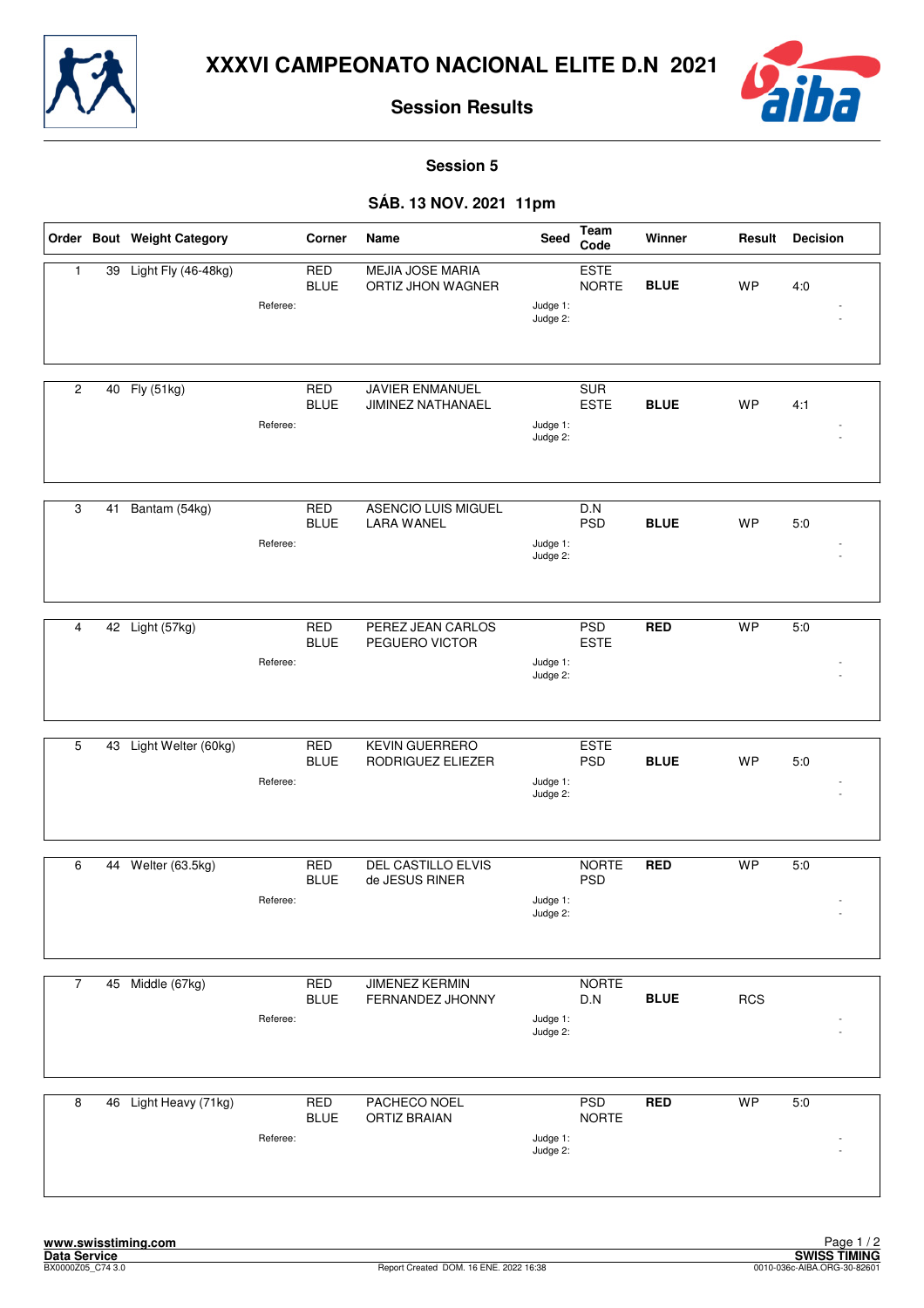



**Session 5**

## **SÁB. 13 NOV. 2021 11pm**

|                 |    | Order Bout Weight Category |          | Corner                    | Name                                                | Seed                 | Team<br>Code              | Winner      | Result     | <b>Decision</b> |
|-----------------|----|----------------------------|----------|---------------------------|-----------------------------------------------------|----------------------|---------------------------|-------------|------------|-----------------|
| 9               |    | 47 Heavy (75kg)            | Referee: | <b>RED</b><br><b>BLUE</b> | <b>ARIA MIGUEL</b><br>CEDEÑO EURIS                  | Judge 1:<br>Judge 2: | PSD<br><b>ESTE</b>        | <b>BLUE</b> | <b>RSC</b> |                 |
| 10              | 48 | Super Heavy (80kg)         | Referee: | <b>RED</b><br><b>BLUE</b> | <b>PUELLO YEREMI</b><br><b>TEJADA LUIS</b>          | Judge 1:<br>Judge 2: | <b>ESTE</b><br><b>SUR</b> | <b>BLUE</b> | <b>WP</b>  | 4:1             |
| 11              | 49 | (86kg)                     | Referee: | <b>RED</b><br><b>BLUE</b> | <b>GUZMAN ESTARLIN</b><br>PINALES CRISTIAN          | Judge 1:<br>Judge 2: | <b>PSD</b><br><b>ESTE</b> | <b>BLUE</b> | <b>RSC</b> |                 |
| $\overline{12}$ | 50 | (92kg)                     | Referee: | <b>RED</b><br><b>BLUE</b> | REYNALDO PIMENTEL JHONATHAN<br><b>GUZMAN DANIEL</b> | Judge 1:<br>Judge 2: | <b>PSD</b><br><b>ESTE</b> | <b>BLUE</b> | <b>WP</b>  | 4:1             |
| 13              | 51 | $(+92kg)$                  | Referee: | <b>RED</b><br><b>BLUE</b> | PEREZ FELIX JUNIOR<br><b>HERNAMDEZ NOEL WILLIAN</b> | Judge 1:<br>Judge 2: | <b>SUR</b><br><b>PSD</b>  | <b>BLUE</b> | <b>WP</b>  | 4:1             |

| <b>LEGEND</b>       |                                                             |            |                       |    |               |  |  |  |  |  |
|---------------------|-------------------------------------------------------------|------------|-----------------------|----|---------------|--|--|--|--|--|
| Rn                  | Round number                                                | <b>RSC</b> | Referee Stops Contest | WP | Win on points |  |  |  |  |  |
|                     |                                                             |            |                       |    |               |  |  |  |  |  |
|                     | www.swisstiming.com                                         |            |                       |    |               |  |  |  |  |  |
| <b>Data Service</b> |                                                             |            |                       |    |               |  |  |  |  |  |
|                     | Report Created DOM. 16 ENE. 2022 16:38<br>BX0000Z05 C74 3.0 |            |                       |    |               |  |  |  |  |  |